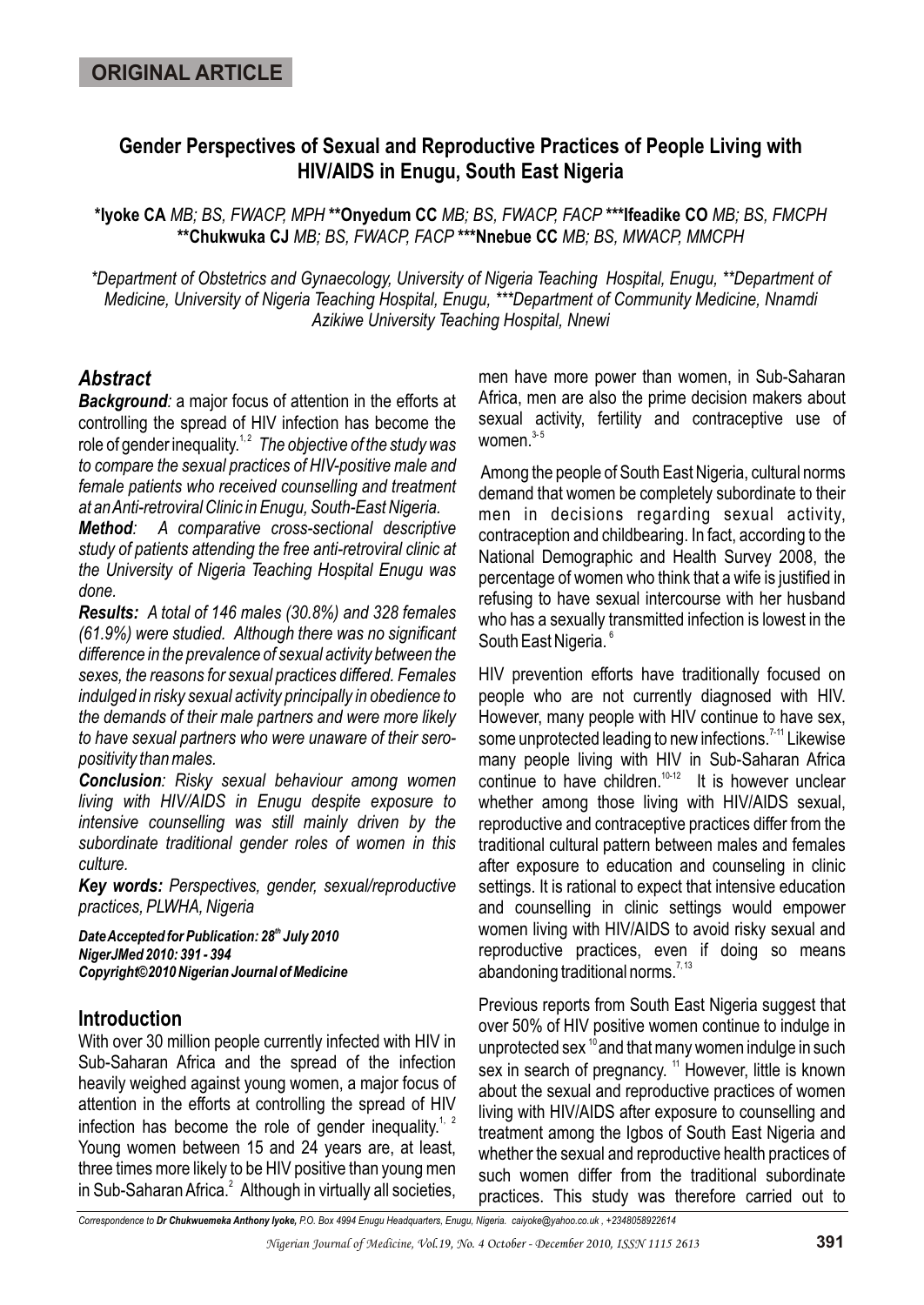describe the gender differences in sexual and reproductive practices among people living with HIV/AIDS in Enugu who are exposed to counselling and treatment and the implications of such differences for measures to reduce further spread of the infection.

# **Methods**

### **Study setting**

The study was carried out at the antiretroviral clinic of the University of Nigeria Teaching Hospital Enugu. The clinic offers free counselling and antiretroviral drugs to people living with HIV/AIDS across the South-east geopolitical zone of Nigeria. The zone made up of five states has an estimated population of 20.6 million people of the Igbo ethnic group.<sup> $14$ </sup> The clinic attends to about 2300 cases annually.

### **Study period**

The study took place between January  $1<sup>st</sup>$  to December  $31<sup>st</sup> 2009.$ 

### **Study Population**

The study population included all people living with HIV/AIDS who attended the clinic for care and treatment.

#### **Sample size**

The sample size for this study was calculated based on the prevalence of sexual activity among people living with HIV/AIDS. Assuming an error margin of 5%, 95% confidence level and an assumed population prevalence of sexual activity of 50% from a previous study in Nigeria<sup>15</sup>, the minimum sample size n is given by n=  $(Z_{\text{D/2}})^2$ p  $(1-p)/d^2$  where p=assumed population proportion, d=error margin; z=appropriate z value for 95% confidence interval. With p=0.8, z=1.96 and d=0.05 the minimum sample size n is 384.

### **Sampling technique**

This was by systematic random sampling using the daily clinic attendance register as a sampling frame. All patients were required to write down their names as they came to the clinic each day. While they waited to be attended, names were selected from the attendance list at specific intervals after a random start. Consenting patients among those selected were given the questionnaires to complete and were instructed to return the completed questionnaires before leaving the clinic

#### **Data Collection**

Data was collected using semi-structured anonymous self-administered pre tested questionnaires

#### **Data analysis**

Data analysis was by done using SPSS version 15.0 for Windows (SPSS Inc. Chicago IL). Analysis was done generally and also stratified based on sex. Tests of significance were done using the analysis of variance (ANOVA) for the difference in means and Pearson's chisquare (or Fischer's exact test where appropriate) and odds ratio for the difference in categorical variables at 95% level of confidence. P-value of less than or equal to 0.05 or odds ratio that excluded unity was considered significant.

#### **Ethical clearance**

Ethical clearance was got from ethics committee of UNTH

## **Results**

A total of 474 patients completed their questionnaires out of 500 questionnaires distributed giving a response rate of 94.8%. About 98% were of Igbo ethnic extraction. There were 146 males (30.4%) and 328 females  $(69.6\%)$ . Their mean age was  $36.1 \pm 9.2$  years. Ninety percent had formal education. Fifty three percent were married, 28.8% single, 16.5 % widowed and 1.7 % separated or divorced. The mean duration since diagnosis with HIV was 18 months ±1.7. About 66 % were on antiretroviral drugs. About 75.6% rated their state of health as fair or good although only 11% were asymptomatic. The spouse/partner was aware of the respondent's sero-positivity in 48% of cases. Of those aware of their partner's sero-status, 35% were seroconcordant with spouse/partner while 44.7% were serodiscordant.

**Table 1** shows the comparison of the distribution of socio-demographic characteristics of the patients stratified based on sex. There was a significant difference between the sexes in age distribution, occupation, educational status and marital status.

Analysis of variance showed that there was significant difference in the mean ages of the males and females (males-40.1  $\pm$ 7.9 vs. females-34.3  $\pm$ 9.3, p=0.00) but no significant difference between the sexes with respect to the mean duration since diagnosis, the mean duration since commencement of antiretroviral drugs and the mean numbers of living (p>0.05 for all variables).However, a greater proportion of women were on antiretroviral drugs than men (p=0.04).

Males were more likely to have partners who were aware of their sero-positivity than females (p=0.00).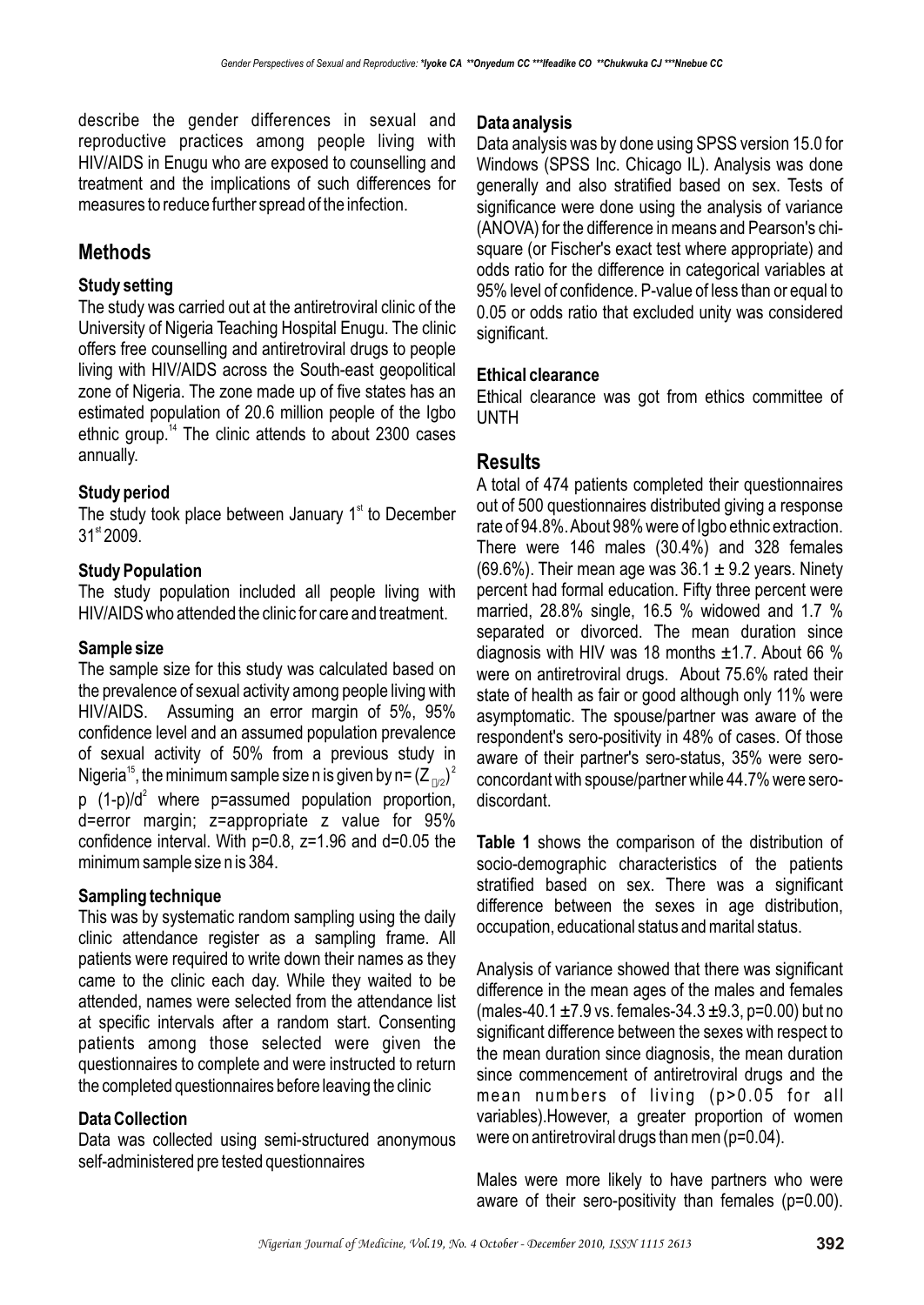There was no significant difference between the sexes with respect to self-rated health status (p>0.05).

About 73.4% were sexually active. .Out of those sexually active, 68.4 % used no form of protection, while 29.8% used condom for protection. About 90% of those who are sexually active engaged in heterosexual sex, while 0.6% engaged in homosexual sex.

With respect to childbearing practices, 11.4% had had children since their diagnosis.

**Table 2** shows the comparison of the prevalences of sexual and reproductive practices of male and female patients. There was no significant difference between the sexes in the prevalence of sexual activity, unprotected sex, use of contraceptives or childbearing after diagnosis with HIV infection. However, significantly more males had intention for further childbearing than females.

**Table 3** shows the comparison of the reasons for the sexual and reproductive practices of male and female patients. Males differ significantly from females in the reasons they had for continued sexual activity and indulgence in unprotected sex (p=0.05). While males indulged in unprotected sex out of personal choice or for the purpose of childbearing, females did so mainly in acquiescence to demand from their male partners. There was no significant difference in reasons for use of contraception and reasons for having children despite their HIV infection ( $p > 0.05$ ).

**Table I. Showing comparison of the socio-demographic characteristics of a sample of male and female persons living with HIV/AIDS in Enugu, Nigeria**

| characteristic            |                        | Sex             |            |            |         |
|---------------------------|------------------------|-----------------|------------|------------|---------|
|                           | Male (%)               |                 | Female (%) | $2$ or     | P-value |
|                           | $n = 144$              |                 | $n = 330$  | <b>FET</b> |         |
| Age category (years)      |                        |                 |            |            |         |
| $10 - 20$                 | (0)                    |                 | 12(3.6)    |            |         |
| $21 - 30$                 | 18 (12.5)              |                 | 114 (34.5) |            |         |
| $31 - 40$                 | 64 (44.4)              |                 | 132 (40.0) |            |         |
| 41-50                     | 52(36.1)               |                 | 54 (16.4)  | 44.35      | $0.00*$ |
| 51-60                     | 6(4.2)                 |                 | 16(4.8)    | (FET)      |         |
| 61-70                     | 4(2.8)                 |                 | 2(0.6)     |            |         |
| Occupation                |                        |                 |            |            |         |
| Unemployed                | 10 (6.9)               |                 | 64(19.4)   |            |         |
| Civil servant             | 20(13.9)               |                 | 60 (18.2)  |            |         |
| Trader                    | 94 (65.3)              |                 | 132 (40.0) | 35.90      | $0.00*$ |
| Farmer                    | 18 (12.5)              |                 | 38(11.5)   |            |         |
| Student                   | 2(1.4)                 |                 | 36(10.9)   |            |         |
| <b>Educational status</b> |                        |                 |            |            |         |
| No formal education       | 6(4.2)                 |                 | 36 (10.9)  |            |         |
| Primary education         | 70(48.6)               |                 | 94(28.5)   | 37.13      | $0.00*$ |
| Secondary education       | 52(36.1)               |                 | 126 (38.2) | (FET)      |         |
| Graduate                  | 12(8.3)                |                 | 74 (22.4)  |            |         |
| Postgraduate              | 4(2.8)                 |                 | 0(0)       |            |         |
| Christian denomination    |                        |                 |            |            |         |
| Roman catholic            | 68 (47.2)              |                 | 182 (55.2) |            |         |
| Anglican                  | 14 (9.7)               |                 | 52(15.8)   |            |         |
| Pentecostal               | 46 (31.9)              |                 | 68(20.6)   | 13.93      | $0.02*$ |
| Methodist                 | 8(5.6)                 |                 | 8(2.4)     |            |         |
| Baptist                   | 0(0)                   |                 | 4(1.2)     |            |         |
| Others                    | 8(5.6)                 |                 | 16(4.8)    |            |         |
| Marital status            |                        |                 |            |            |         |
| Married                   | 92 (63.9)              |                 | 162(49.1)  |            |         |
| Single                    | 44(30.6)               |                 | 90(27.3)   |            |         |
| Widowed                   | 4(2.8)                 |                 | 74 (22.4)  | 32.60      | $0.00*$ |
| Separated                 | 2(1.4)                 |                 | 0(0)       |            |         |
| Divorced                  | 2(1.4)                 |                 | 4(1.2)     |            |         |
| Number of children        |                        |                 |            |            |         |
| $\Omega$                  | 54(37.5)               |                 | 116 (35.2) |            |         |
| 1                         | 26 (18.1)              |                 | 52(15.8)   | 1.15       | 0.76    |
| $2 - 4$                   | 44(30.5)               |                 | 106(32.2)  |            |         |
| e <sub>5</sub>            | 20 (13.9)              |                 | 56(16.9)   |            |         |
| *significant              | FET-Fishers exact test | 2<br>chi-square |            |            |         |

**Table II showing comparison of sexual and reproductive health practices of male and female persons living with HIV/AIDS in Enugu, Nigeria** 

| Sexual/reproductive                   |             | Sex        |            |            |
|---------------------------------------|-------------|------------|------------|------------|
| Health practice                       | Male $(\%)$ | Female (%) | odds ratio | 95% C.I.   |
|                                       | $n = 143$   | $n = 330$  |            |            |
| Sexual activity since diagnosis       |             |            |            |            |
| No                                    | 44 (30.6)   | 82 (24.6)  | 0.74       | 0.38, 1.44 |
| Yes                                   | 100 (69.4)  | 248 (75.4) |            |            |
| <b>Contraceptive Use</b>              |             |            |            |            |
| Condom                                | 32(22.2)    | 72(21.8)   |            |            |
| Oral pills                            | 2(1.4)      | 0(0)       | 1.26       | 0.59, 2.69 |
| Injectable hormonal                   | 0(0)        | 2(0.6)     |            |            |
| None                                  | 66 (45.8)   | 174(52.7)  |            |            |
| Type of sexual practice               |             |            |            |            |
| Homosexual only                       | 2(1.4)      | O(0)       |            |            |
| Heterosexual                          | 85(58.8)    | 229(69.5)  | 0.33       |            |
| Masturbation only                     | 13 (9.3)    | 19(5.9)    |            |            |
| Childbearing since diagnosis          | $(n=61)$    | $(n=108)$  |            |            |
| Yes                                   | 16 (26.1)   | 38(35.2)   | 0.65       | 0.34, 1.25 |
| No                                    | 45 (73.9)   | 70 (64.8)  |            |            |
| Intention for further childbearing    |             |            |            |            |
| Yes                                   | 106 (73.6)  | 176 (59.4) | $1.98*$    | 1.04.3.76  |
| No                                    | 38 (26.4)   | 134(40.6)  |            |            |
| C.I.-confidence interval *significant |             |            |            |            |

**Table III Showing comparison of Prevalences of reasons for sexual, contraceptive and childbearing practices among HIV positive patients in Enugu, Nigeria**

| Reasons                                     | male         | female     |        | p-value |
|---------------------------------------------|--------------|------------|--------|---------|
|                                             | (% )         | (%)        |        | 2       |
| Principal reason for sexual activity        | $n = 100$    | $n = 182$  |        |         |
| Pleasure                                    | 60(60)       | 34 (13.7)  |        |         |
| Child bearing                               | 17(36.7)     | 106 (42.6) |        | $0.00*$ |
| Demand from partner                         | 3(2.7)       | 77 (31.1)  | 112.34 |         |
| Coercion from partner                       | 1(0.7)       | 31 (12.6)  |        |         |
| Principal reason for unprotected sex        | $n = 66$     | $n = 174$  |        |         |
| Demand from partner                         | 1(2.0)       | 58 (33.1)  |        | $0.00*$ |
| Personal choice                             | 31(47.5)     | 3(1.9)     |        |         |
| Childbearing                                | 23(35.4)     | 56 (32.0)  | 119.63 |         |
| Coercion                                    | 1(1.0)       | 54(31.0)   |        |         |
| Felt it was safe                            | 7(11.1)      | 3(1.5)     |        |         |
| To get other person infected                | 2(3.0)       | 1(0.4)     |        |         |
| Reasons for use of contraception            | $n = 34$     | $n=75$     |        |         |
| Prevent pre-marital pregnancy               | 8(23.5)      | 19(25.0)   |        | 0.33    |
| Space children                              | 7(19.6)      | 24(32.1)   | 4.65   |         |
| Prevent infection to partner                | 29 (84.3)    | 53(71.4)   |        |         |
| Prevent infection with other strains HIV    | 31 (92.2)    | 68(91.1)   |        |         |
| Prevent infection to newborn                | 17 (51)      | 62(83.0)   |        |         |
| Reasons for having children after diagnosis | $n=16$       | $n = 38$   |        |         |
| No child vet                                | 5(31.2)      | 11(29.8)   | 4.63   | 0.46    |
| To sustain marriage                         | 4(25.0)      | 10 (27.2)  |        |         |
| To complete desired family size             | 4(25.0)      | 8(20.2)    |        |         |
| Pregnancy does not worsen disease           | 0(2.1)       | 6(15.8)    |        |         |
| Can prevent transmission to baby            | 2(12.5)      | 1(2.6)     |        |         |
| Others                                      | 1(4.2)       | 2(4.4)     |        |         |
| $\mathbf{2}$<br>chi-square                  | *significant |            |        |         |

## **Discussion**

The level of sexual activity among persons living with HIV/AIDS in this study is higher than that reported by an earlier study in Nigeria.<sup>10, 15</sup> The high level of sexual activity however agrees with studies from other parts of Africa.<sup>13, 16</sup> The comparable levels of sexual activity between males and females may suggest that one gender determines the other's sexual practices. This thinking is corroborated by the reasons given for sexual and reproductive practices by females which suggest that even among those living with HIV/AIDS male dominance still determined sexual behaviour. Thus about two-thirds of women living with HIV/AIDS indulged in unprotected sex voluntarily or forcibly to please men. This suggests that exposure to counseling and treatment may not have empowered women to overcome cultural pressures for risky sexual behaviour dictated by men.

The study also shows that about a third of women indulged in unprotected sexual activity for the purpose of childbearing. This agrees with a previous study from South East Nigeria. This is perhaps because the desire